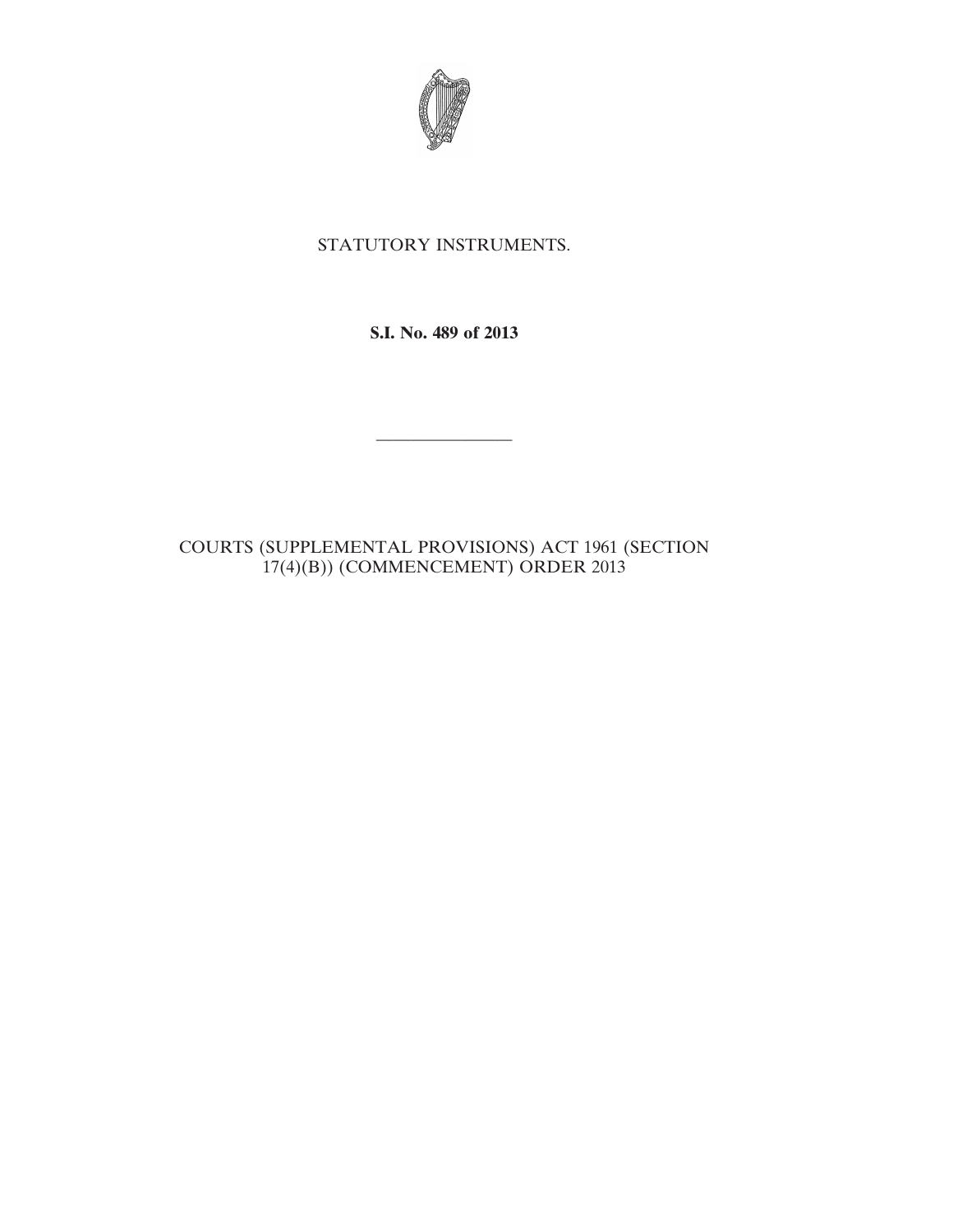## COURTS (SUPPLEMENTAL PROVISIONS) ACT 1961 (SECTION 17(4)(B)) (COMMENCEMENT) ORDER 2013

I, ALAN SHATTER, Minister for Justice and Equality, in exercise of the powers conferred on me by section 17(5) (inserted by section 188(*e*) of the Personal Insolvency Act 2012 (No. 44 of 2012)) of the Courts (Supplemental Provisions) Act 1961 (No. 39 of 1961) (as adapted by the Justice and Law Reform (Alteration of Name of Department and Title of Minster) Order 2011 (S.I. No. 138 of 2011)), hereby order as follows:

1. This Order may be cited as the Courts (Supplemental Provisions) Act 1961 (Section 17(4)(*b*)) (Commencement) Order 2013.

2. The 31st day of December 2013 is appointed as the day on which section 17(4)(*b*) (inserted by section 188(*e*) of the Personal Insolvency Act 2012 (No. 44 of 2012)) of the Courts (Supplemental Provisions) Act 1961 (No. 39 of 1961) shall come into operation.



GIVEN under my Official Seal, 10 December 2013.

> ALAN SHATTER, Minister for Justice and Equality.

*Notice of the making of this Statutory Instrument was published in "Iris Oifigiúil" of* 17*th December*, 2013.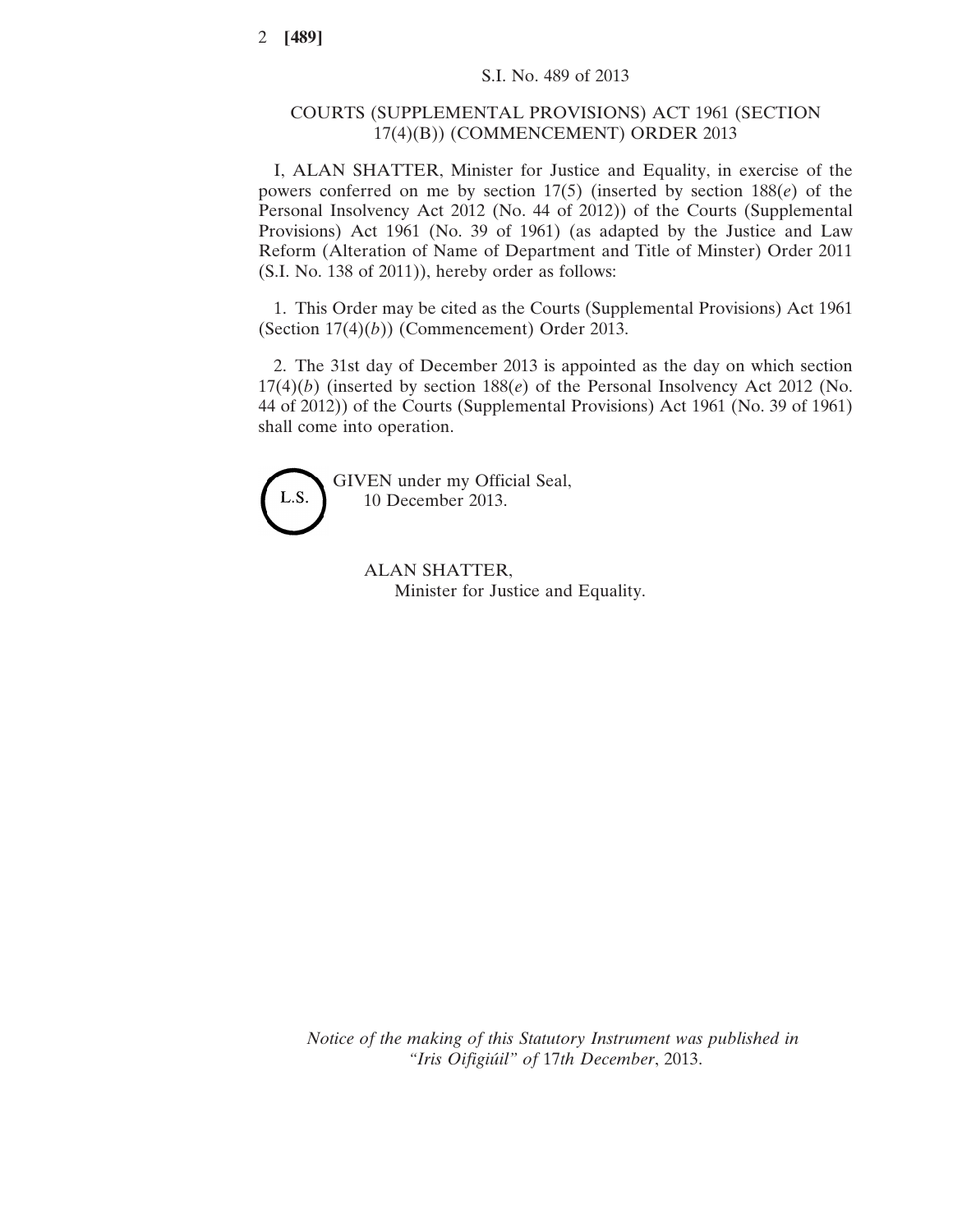**[489]** 3

## EXPLANATORY NOTE

*(This note is not part of the Instrument and does not purport to be a legal interpretation.)*

This Order appoints the day of 31 December 2013 as the date on which Courts (Supplemental Provisions) Act 1961 (Section 17(4)(*b*)) comes into operation.